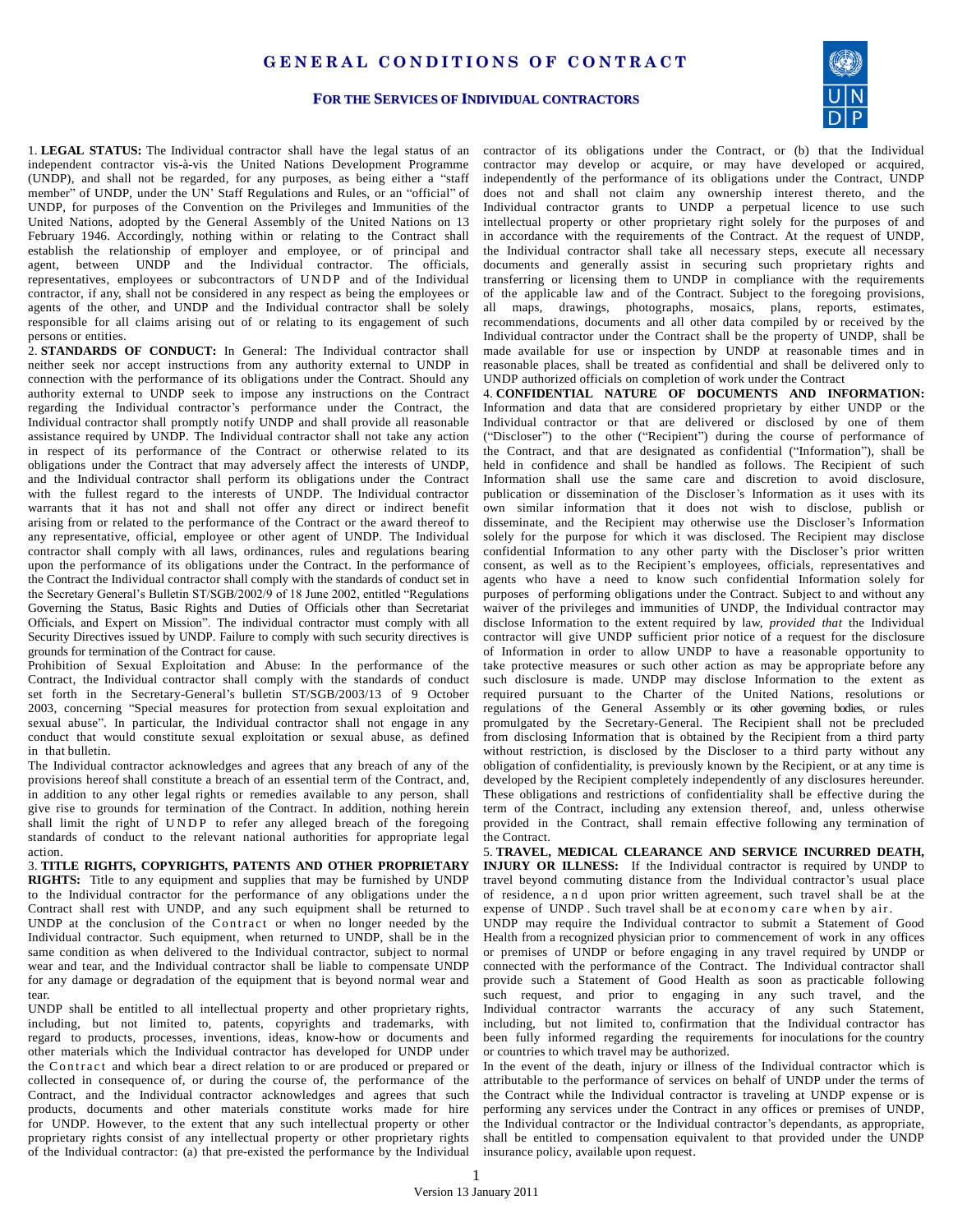6. **PROHIBITION ON ASSIGNMENT; MODIFICATIONS:** The Individual contractor may not assign, delegate, transfer, pledge or make any other disposition of the Contract, of any part thereof, or of any of the rights, claims or obligations under the Contract except with the prior written authorization of UNDP, and any attempt to do so shall be null and void. The terms or conditions of any supplemental undertakings, licences or other forms of Contract concerning any goods or services to be provided under the Contract shall not be valid and enforceable against UNDP nor in any way shall constitute an Contract by UNDP thereto, unless any such undertakings, licences or other forms of Contract are the subject of a valid written undertaking by UNDP. No modification or change in the Contract shall be valid and enforceable against UNDP unless provided by means of a valid written amendment to the Contract signed by the Individual contractor and an authorized official or appropriate contracting authority of UNDP.

7. **SUBCONTRACTORS:** In the event that the Individual contractor requires the services of subcontractors to perform any obligations under the Contract, the Individual contractor shall obtain the prior written approval of UNDP for any such subcontractors. UNDP may, in its sole discretion, reject any proposed subcontractor or require such subcontractor's removal without having to give any justification therefore, and such rejection shall not entitle the Individual contractor to claim any delays in the performance, or to assert any excuses for the non-performance, of any of its obligations under the Contract. The Individual contractor shall be solely responsible for all services and obligations performed by its subcontractors. The terms of any subcontract shall be subject to, and shall be construed in a manner that is fully in accordance with, all of the terms and conditions of the Contract.

8. **USE OF NAME, EMBLEM OR OFFICIAL SEAL OF THE UNITED NATIONS**: The Individual contractor shall not advertise or otherwise make public for purposes of commercial advantage or goodwill that it has a contractual relationship with UNDP, nor shall the Individual contractor, in any manner whatsoever, use the name, emblem or official seal of UNDP, or any abbreviation of the name of UNDP, in connection with its business or otherwise without the written permission of UNDP.

9. **INDEMNIFICATION**: The Individual contractor shall indemnify, defend, and hold and save harmless UNDP, and its officials, agents and employees, from and against all suits, proceedings, claims, demands, losses and liability of any kind or nature, including, but not limited to, all litigation costs and expenses, attorney's fees, settlement payments and damages, based on, arising from, or relating to: (a) allegations or claims that the use by UNDP of any patented device, any copyrighted material or any other goods or services provided to UNDP for its use under the terms of the Contract, in whole or in part, separately or in combination, constitutes an infringement of any patent, copyright, trademark or other intellectual property right of any third party; or (b) any acts or omissions of the Individual contractor , or of any subcontractor or anyone directly or indirectly employed by them in the performance of the Contract, which give rise to legal liability to anyone not a party to the Contract, including, without limitation, claims and liability in the nature of a claim for workers' compensation.

10. **INSURANCE**: The Individual contractor shall pay UNDP promptly for all loss, destruction or damage to the property of UNDP caused by the Individual contractor, or of any subcontractor, or anyone directly or indirectly employed by them in the performance of the Contract. The Individual contractor shall be solely responsible for taking out and for maintaining adequate insurance required to meet any of its obligations under the Contract, as well as for arranging, at the Individual contractor 's sole expense, such life, health and other forms of insurance as the Individual contractor may consider to be appropriate to cover the period during which the Individual contractor provides services under the Contract. The Individual contractor acknowledges and agrees that none of the insurance arrangements the Individual contractor may make shall, in any way, be construed to limit the Individual contractor's liability arising under or relating to the Contract.

11. **ENCUMBRANCES AND LIENS:** The Individual contractor shall not cause or permit any lien, attachment or other encumbrance by any person to be placed on file or to remain on file in any public office or on file with UNDP against any monies due to the Individual contractor or to become due for any work donor or against any goods supplied or materials furnished under the Contract, or by reason of any other claim or demand against the Individual contractor.

12. **FORCE MAJEURE; OTHER CHANGES IN CONDITIONS:** In the event of and as soon as possible after the occurrence of any cause constituting *force majeure*, the Individual contractor shall give notice and full particulars in writing to UNDP of such occurrence or cause if the Individual contractor is thereby rendered unable, wholly or in part, to perform its obligations and meet its responsibilities under the Contract. The Individual contractor shall also notify UNDP of any other changes in conditions or the occurrence of any event, which interferes or threatens to interfere with its performance of the Contract. Not more than fifteen (15) days following the provision of such notice of *force majeure* or other changes in conditions or occurrence, the Individual contractor shall also submit a statement to UNDP of estimated expenditures that will likely be

incurred for the duration of the change in conditions or the event. On receipt of the notice or notices required hereunder, UNDP shall take such action as it considers, in its sole discretion, to be appropriate or necessary in the circumstances, including the granting to the Individual contractor of a reasonable extension of time in which to perform any obligations under the Contract.

In the event of and as soon as possible after the occurrence of any cause constituting *force majeure*, the Individual contractor shall give notice and full particulars in writing to UNDP of such occurrence or cause if the Individual contractor is thereby rendered unable, wholly or in part, to perform its obligations and meet its responsibilities under the Contract. The Individual contractor shall also notify UNDP of any other changes in conditions or the occurrence of any event, which interferes or threatens to interfere with its performance of the Contract. Not more than fifteen (15) days following the provision of such notice of *force majeure* or other changes in conditions or occurrence, the Individual contractor shall also submit a statement to UNDP of estimated expenditures that will likely be incurred for the duration of the change in conditions or the event. On receipt of the notice or notices required hereunder, UNDP shall take such action as it considers, in its sole discretion, to be appropriate or necessary in the circumstances, including the granting to the Individual contractor of a reasonable extension of time in which to perform any obligations under the Contract.

*Force majeure* as used herein means any unforeseeable and irresistible act of nature, any act of war (whether declared or not), invasion, revolution, insurrection, or any other acts of a similar nature or force, *provided that* such acts arise from causes beyond the control and without the fault or negligence of the Individual contractor. The Individual contractor acknowledges and agrees that, with respect to any obligations under the Contract that the Individual contractor must perform in or for any areas in which UNDP is engaged in, preparing to engage in, or disengaging from any peacekeeping, humanitarian or similar operations, any delay or failure to perform such obligations arising from or relating to harsh conditions within such areas or to any incidents of civil unrest occurring in such areas shall not, in and of itself, constitute *force majeure* under the Contract

13. **TERMINATION**: Either party may terminate the Contract, in whole or in part, upon giving written notice to the other party. The period of notice shall be five (5) days in the case of Contracts for a total period of less than two (2) months and fourteen (14) days in the case of contracts for a longer period. The initiation of conciliation or arbitral proceedings, as provided below, shall not be deemed to be a "cause" for or otherwise to be in itself a termination of the Contract. UNDP may, without prejudice to any other right or remedy available to it, terminate the Contract forthwith in the event that: (a) the Individual contractor is adjudged bankrupt, or is liquidated, or becomes insolvent, applies for moratorium or stay on any payment or repayment obligations, or applies to be declared insolvent; (b) the Individual contractor is granted a moratorium or a stay or is declared insolvent; the Individual contractor makes an assignment for the benefit of one or more of its creditors; (c) a Receiver is appointed on account of the insolvency of the Individual contractor ; (d) the Individual contractor offers a settlement in lieu of bankruptcy or receivership; or (e) UNDP reasonably determines that the Individual contractor has become subject to a materially adverse change in its financial condition that threatens to endanger or otherwise substantially affect the ability of the Individual contractor to perform any of its obligations under the Contract.

In the event of any termination of the Contract, upon receipt of notice of termination by UNDP, the Individual contractor shall, except as may be directed by UNDP in the notice of termination or otherwise in writing: (a) take immediate steps to bring the performance of any obligations under the Contract to a close in a prompt and orderly manner, and in doing so, reduce expenses to a minimum; (b) refrain from undertaking any further or additional commitments under the Contract as of and following the date of receipt of such notice; (c) deliver all completed or partially completed plans, drawings, information and other property that, if the Contract had been completed, would be required to be furnished to UNDP thereunder; (d) complete performance of the work not terminated; and (e) take any other action that may be necessary, or that UNDP may direct in writing, for the protection and preservation of any property, whether tangible or intangible, related to the Contract that is in the possession of the Individual contractor and in which UNDP has or may be reasonably expected to acquire an interest.

In the event of any termination of the Contract, UNDP shall only be liable to pay the Individual contractor compensation on a pro rata basis for no more than the actual amount of work performed to the satisfaction of UNDP in accordance with the requirements of the Contract. Additional costs incurred by UNDP resulting from the termination of the Contract by the Individual contractor may be withheld from any amount otherwise due to the Individual contractor from UNDP..

14. **NON-EXCLUSIVITY**: UNDP shall have no obligation respecting, and no limitations on, its right to obtain goods of the same kind, quality and quantity, or to obtain any services of the kind described in the Contract, from any other source at any time.

15. **TAXATION:** Article II, section 7, of the Convention on the Privileges and Immunities of the United Nations provides, *inter alia*, that the United Nations,